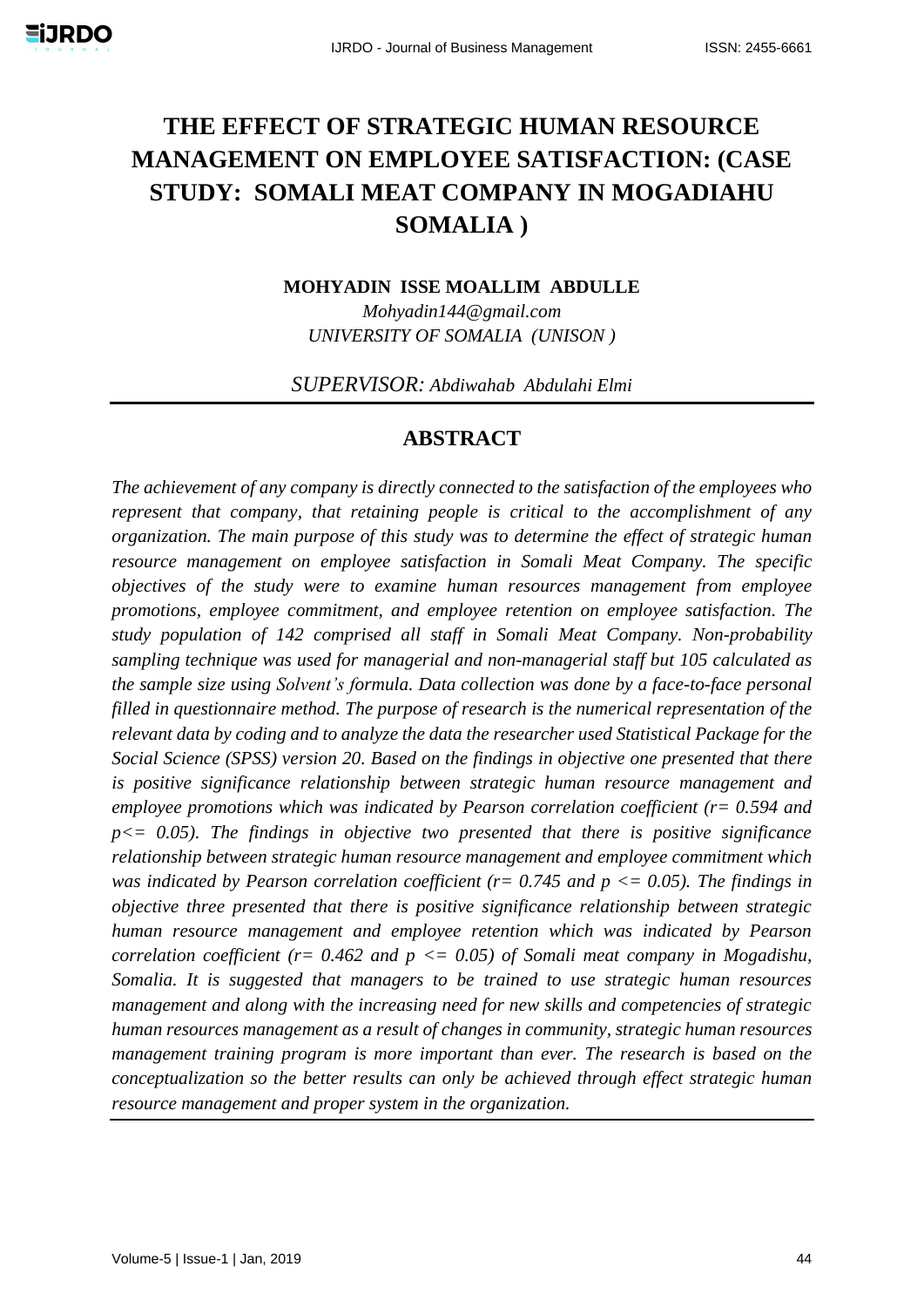# **1. INTRODUCTION**

#### **1.0 Introduction**

This chapter introduces the work accessible in this study. Contained is the background of the study, statement of the problem, purpose of the study, research questions, and significance of the study, scope and limitation of the study, the theoretical framework and the definition of terms.

#### **1.1 Background of the study**

The Strategic human resource management is a development that involves the use of overarching approaches to the growth of human resource strategies, which are included vertically with the business strategy and horizontally with one another. The strategy human resource of management is an integral part of business strategy, the main focus of this strategy is to achieve organizational objectives. (Nickels, 2016,)

An important role of strategic human resource management is about focusing the management in employees as a tool to increase competitive advantage.

The strategic approach to human resource management refers to the relationship between human resource practices and the strategic objectives, that is, the long-term goals of the organization. Strategic human resource management is concerned with a holistic move toward the management of people working in an organization, who supply to the accomplishment of organizational objectives. Strategic human resource management ensures the most effective and efficient use of human talent for achievement the goals of an organization. In order to successfully utilize and manage the human resource of an organization to achieve organizational objectives, each organization needs to develop a well-defined human resource strategy. (Agarwala, 2005)

The in general purpose of strategic human resource management is to make sure that the organization is able to achievement through people. John Purcell (1993) thinks that 'the adoption of strategic human resource management is both a product of and a cause of a significant concentration of power in the hands of management', while the widespread use 'of the language of human resource management, if not its practice, is a combination of its intuitive appeal to managers and, more importantly, a response to the turbulence of product and financial markets. (Michael Armstrong, 2006)

#### **1.2 Problem Statement**

The achievement of any company is directly connected to the satisfaction of the employees who represent that company, that retaining able people is critical to the accomplishment of any organization, Freeman, (2005). The more satisfied an employee is, the fewer turnover and absenteeism occurs, Maloney, &McMillan, (1986). Judge, Et. Al, (1993).We should keep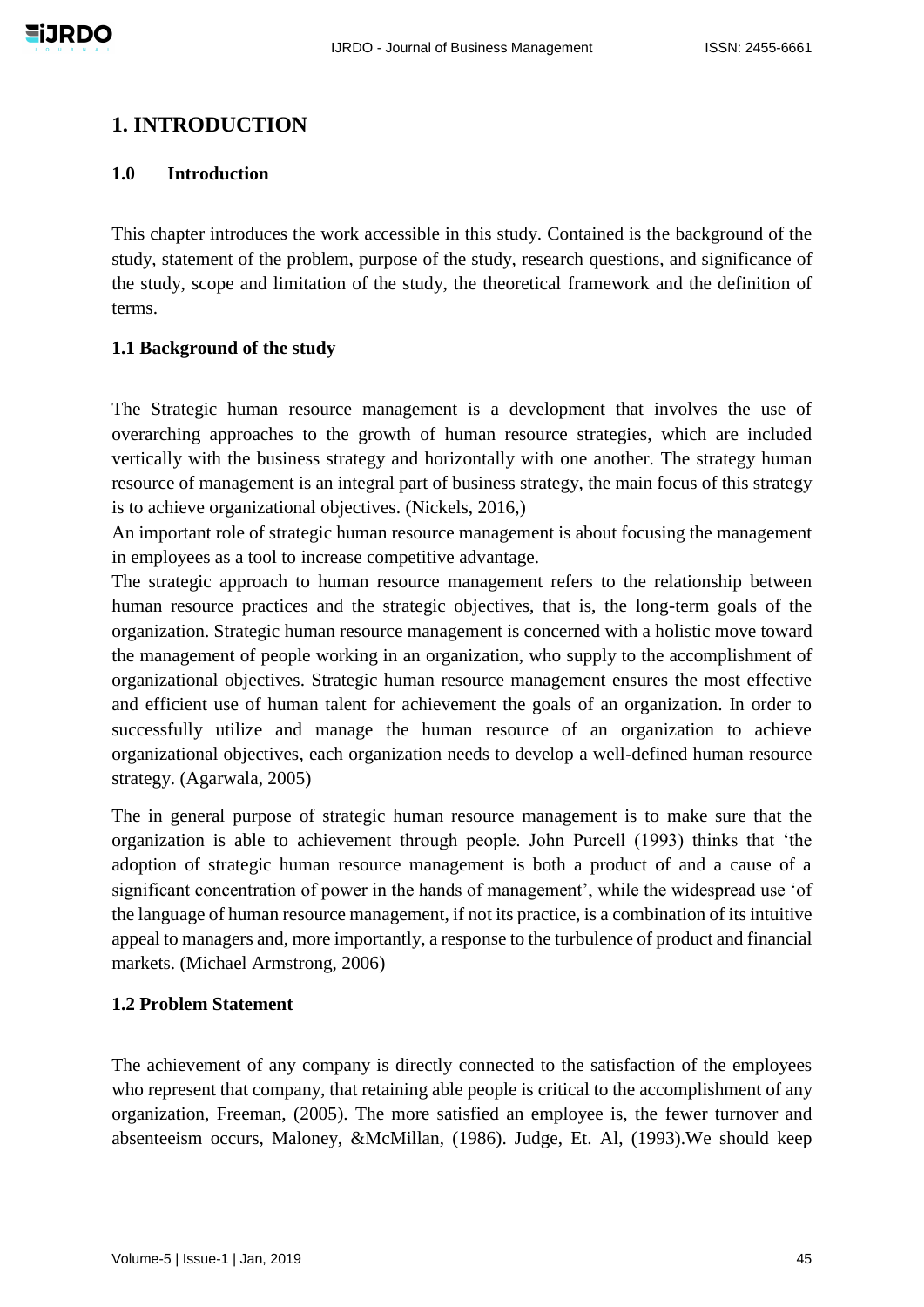employees knowledgeable on the company's position, development made, issues/challenges, and how they directly supply to the success of the business. (Ms. P, 2012)

Actually, effect strategic human resource management on ever company is very excellent process that guides for all people, polices and organizational either public or private sector. So that effect strategic human resource management improved employee quality but every mankind has vision, mission and objective whether has achieved or failed such as motivation, morality skills, and productivity. Effect strategic human resource management on employee satisfaction drives right direction for organizational purposes by creativity and innovation in the staff morality.

Therefore, the researcher will investigate the effect of strategic human resource management on employee satisfaction on case study of Somali Meat Company in Mogadishu Somalia.

#### **1.3 Objectives of the study**

To correlate between the effects of strategic human resources management on employee satisfaction in selected Somalia Meat Company in Mogadishu, Somalia.

- 1. To find out the effect of strategic human resources Management on employee promotion.
- 2. To determine the of effect strategic human resources Management on employee commitment.
- 3. To identify the outcome effect of strategic human resources Management on employee retention.

### **2. LITERATURE REVIEW**

#### **2.1 The strategic human resource Management**

Generally, strategic human resource managements the complete of decisions and activities for increasing and implementing successful strategies and assessing and controlling them, strategy is determining the goals and purposes of the organization and rearranging the essential activities to comprehend these goals by analyzing the relationships between the organization and its environment and allocating the sources needed in a way that they will be effective in the long run. Strategic human resource management has evolved to help organizations to operate successfully in competitive environment. Strategic human resource management is an organized development of resources of the functional areas. Strategic human resource management has gained importance in recent years due to significant charity to company success. (Žaneta Rylková1, 2014)

Strategic human resource management can be entirely delegated to management – with the board receiving and approving plans/decisions. But has many practical problems concerning the time and knowledge level of (particularly) non-executive directors to perform their role this way. This problem can be especially pronounced in organizations such as charities or public bodies with governing boards or trustees of people committed to the mission of the organization, keen to become involved but with limited operational understanding of it. At the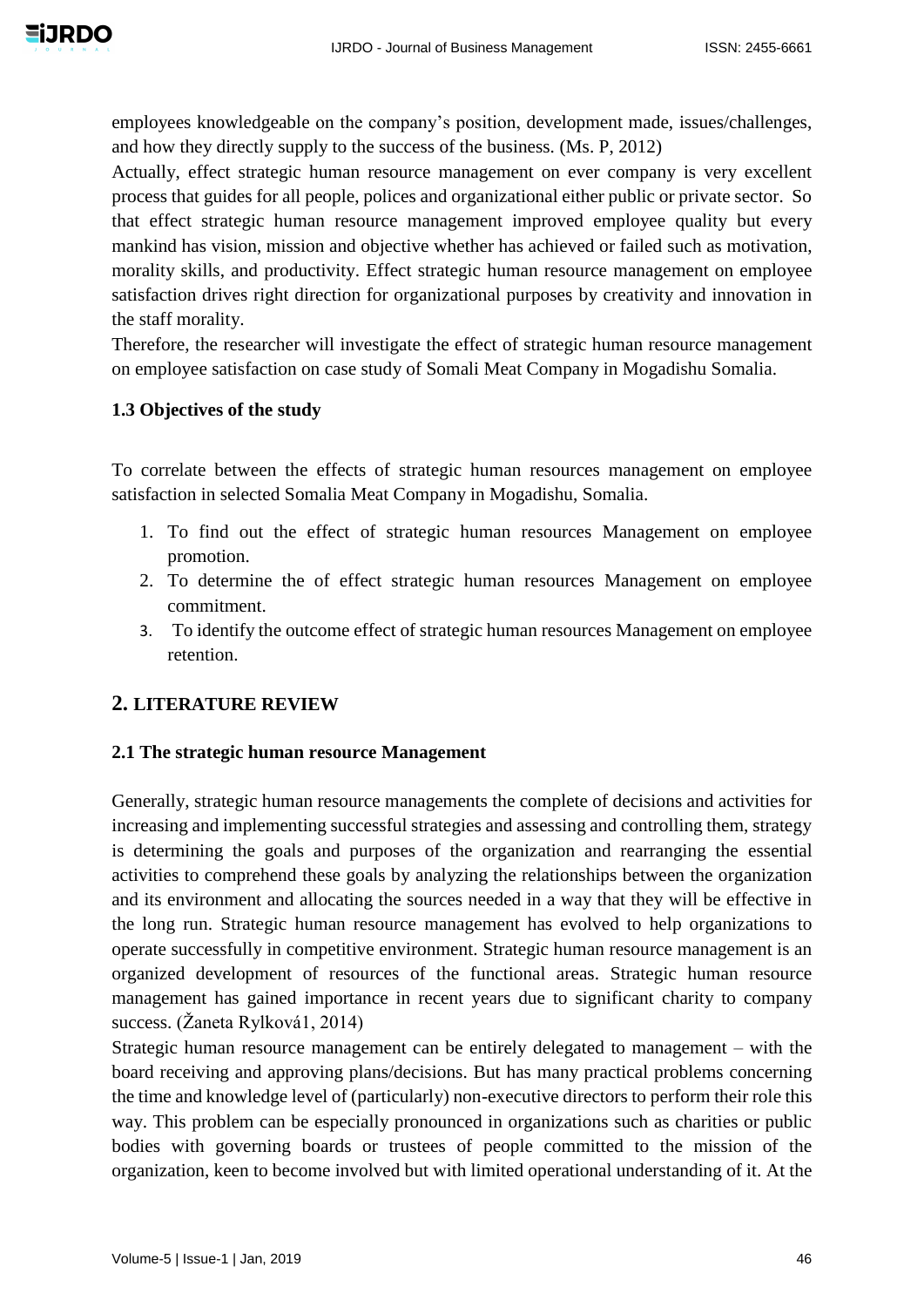individual level, business ethics is about the behavior and actions of people in organizations. This is clearly an important issue for the management of organizations in general, but it is discussed here in terms of the role of managers in the strategic management process. (Richard Whittington, 2008)

### **2.2 Employee satisfaction**

According to Moyes, Shao & Newsome (2008) the employee satisfaction may be described as how pleased an employee is with his or her position of employment. As Specter (1997) defined job satisfaction as all the feelings that a given individual has about his/her job and its various aspects. Sometimes they need to change their behaviors in order to execute their duties more effectively to gain greater job satisfaction, Miller, (2006). Having good relationships with the colleagues, high salary, good working conditions, training and education opportunities, career developments or any other benefits may be related with the increasing of employee satisfaction (Rafat, 2012)

Employee job satisfaction is reflections of how well an employee's expectations of a job are aligned with the reality of their work (Lund, 2003).Employees assess job satisfaction based on intrinsic job elements, such as feelings of purpose at work, and extrinsic job elements, such as compensation. The level of employee job satisfaction reflects the cumulative level of fulfilled job expectations. That is, employees expect their job to provide a mix of these elements, for which each employee has distinct preferential values (Al, 2004)

#### **2.2.1 Employee promotion**

Employee promotion is an essential element for any employment of public and private institutions and it is emphasized in the legislations of the most of Asian countries including India. Employee promotion yet remains a critical issue in private organizations that is why several institutions were established at different periods for the purpose of putting into effect the government policies and directives related to employment and promotion. In developing countries, the employee promotion yet remains a critical issue that is why given essential priority and constitutionally right to employees. In USA and UK promotion is effectively undertaken through the base of seniority. (Bhattacharyya, 2002) Promotion also increases the effectiveness of organizational employees through assignment of suitable positions. (MACHANA, 2013)

Employee commitment will be conceptualized in this research using the Three-Component Model of organizational commitment from Meyer & Allen (1991). As will be discussed later, the developers of the model were concerned with applicability of this model outside North America. The model has been used in a number of international studies, and this research will be an example of applying the Three-Component Model of organizational commitment in the Netherlands. Moreover, we intend to apply existing scales from previous studies to measure training and commitment constructs. (Dr. M.J. Van Riemsdijk and Dr. A.C. Bos-Nehles, 2011)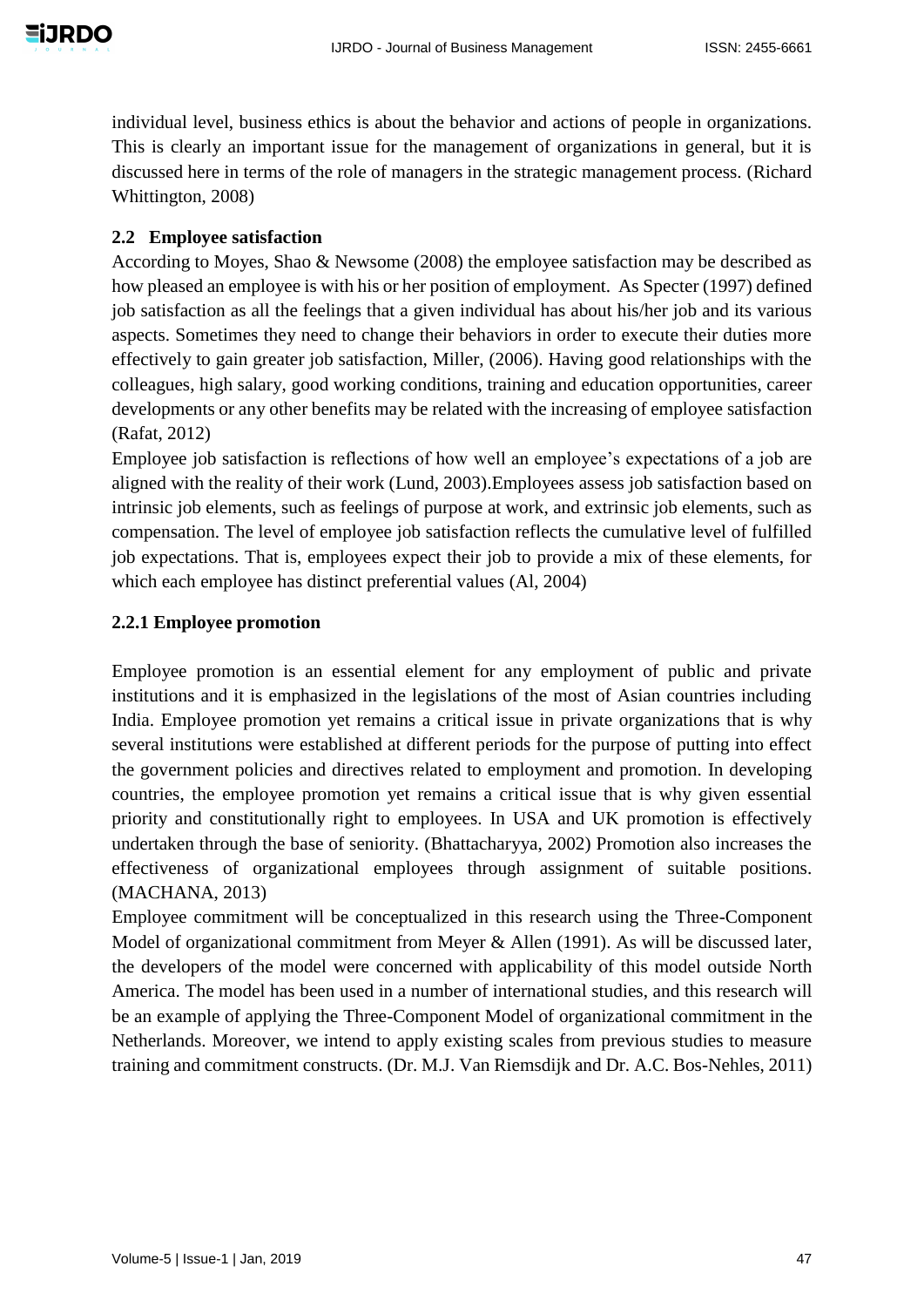#### **2.2.2 Employee commitment**

Stated that the commitment of employees is an important issue because it may be used to predict employee's performance, absenteeism and other behaviors. The business organizations are aware of the importance of employee commitment and its role in motivating employees. Employee commitment can benefit organization in a number of ways such as it can improve performance; reduced absenteeism, and turnover thereby resulting in sustained productivity. (Biljana, Employee commitment, 2004)

Role of employee commitment is always been accepted as an active catalyst for improving organizational satisfaction. It is necessary for every organization to have full level of its employee commitment in order to have outstanding performance on long term basis Mowday, Porter, & Steers (1982). Currently employees act like entrepreneurs when they work in a team and every member of the team tries his level best to prove one the best amongst all others (Mowday et al., 1982). Increase in commitment level of employees in organization ultimately increases the performance of their employees. In past organizations provide job security to its employees to improve their commitment level in the organization and to improve their productivity. (Zia-ur-Rehman, 2012)

#### **2.2.3 Employee retention**

Effective employee retention is a systematic effort by employers to create and foster an environment that encourages current employees to remain employed by having policies and practices in place that address their diverse needs. A strong retention strategy becomes a powerful recruitment tool. Retention of key employees is critical to the long-term health and success of any organization. Employee retention strategies help organizations provide effective employee communication to improve commitment and enhance workforce support for key corporate initiatives. Employee retention matters as organizational issues such as training time and investment; lost knowledge; insecure employees and a costly candidate search are involved. Various estimates suggest that losing a middle manager in most organizations, translates to a loss of up to five times his salary and job security. (Kumar, 2017)

Samuel and Chipunza (2009) noted that the main purpose of retention is to prevent the loss of competent employees from leaving the organization as this could have adverse effect on productivity and profitability. Similarly, Bogdanowicz and Bailey (2002) noted that organizations try to provide their workforce benefits and a holistic motive to stick to the current organization and making the decision to leave the organization difficult and pointless. (Hunjra, 2014)

For the past few decades, employee retention has been of interest to researchers and employers in various fields. To remain competitive in the rapidly expanding global economy and to keep pace with technological advances requires a workforce with robust institutional knowledge; therefore, employee retention is of great importance to business and academic communities (Benko & Weisberg, 2007; Becker, 2007; The Future of Work 2020, 2007). In other words, more satisfied employees are less likely to seek a new job, with a new employer. For this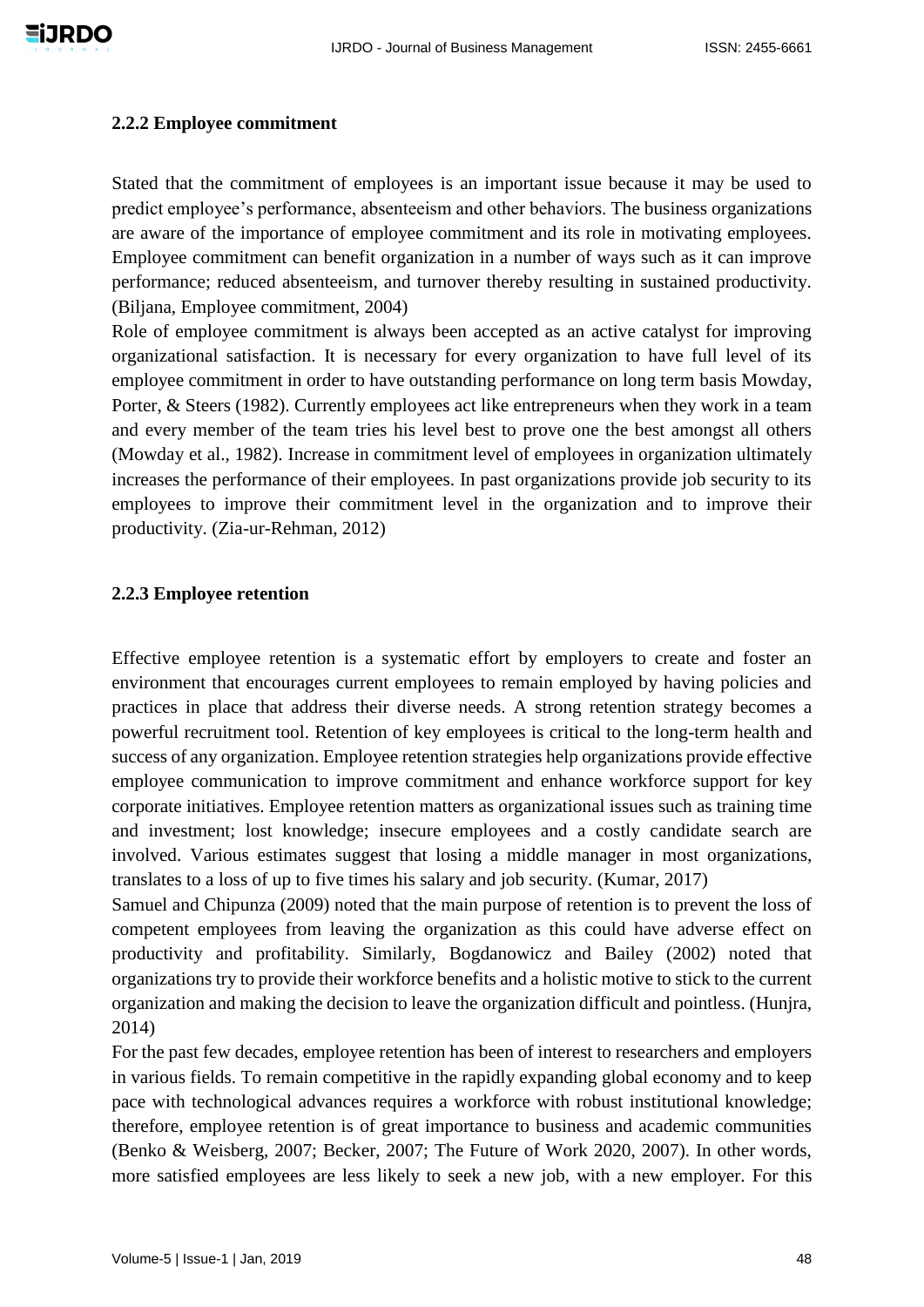

reason, studying the factors associated with job satisfaction is practical and valuable. (Medina, 2012)

# **2.3 Conceptual framework**

To implement the study various dependent and independent variables will be defined for conceptual framework. The independent variable is the strategic human resource management dependent variable an employee satisfaction is a. The two variables have been chosen is to see the relationship between them. The conceptual framework can be seen from the following schematic diagram.



# **3. RESEARCH METHADOLOGY**

#### **3.1 RESEARCH DESIGN**

Descriptive studies were concerned with what, where and how of a phenomenon hence more placed to build a profile on that phenomenon. The researcher will use to quantitative approach with to correction in order to describe current conditions

### **3.2 RESEARCH POPULATION**

The target population of this study will be 142 from Somali Meat Company in Mogadishu, Somalia. (Human resource director, 2018) The compositions of the target population will be managerial and non-managerial staff in this.

#### **3.3 Sample Size**

According to Slovene's formula the sample size was **105 respondents**. In this study probability sampling procedure was used particularly simple random sampling to select the sample.

Data is the raw fact collected from respondent and it can be either primary or secondary data. Therefore, the researcher used primary data source for collecting the research data.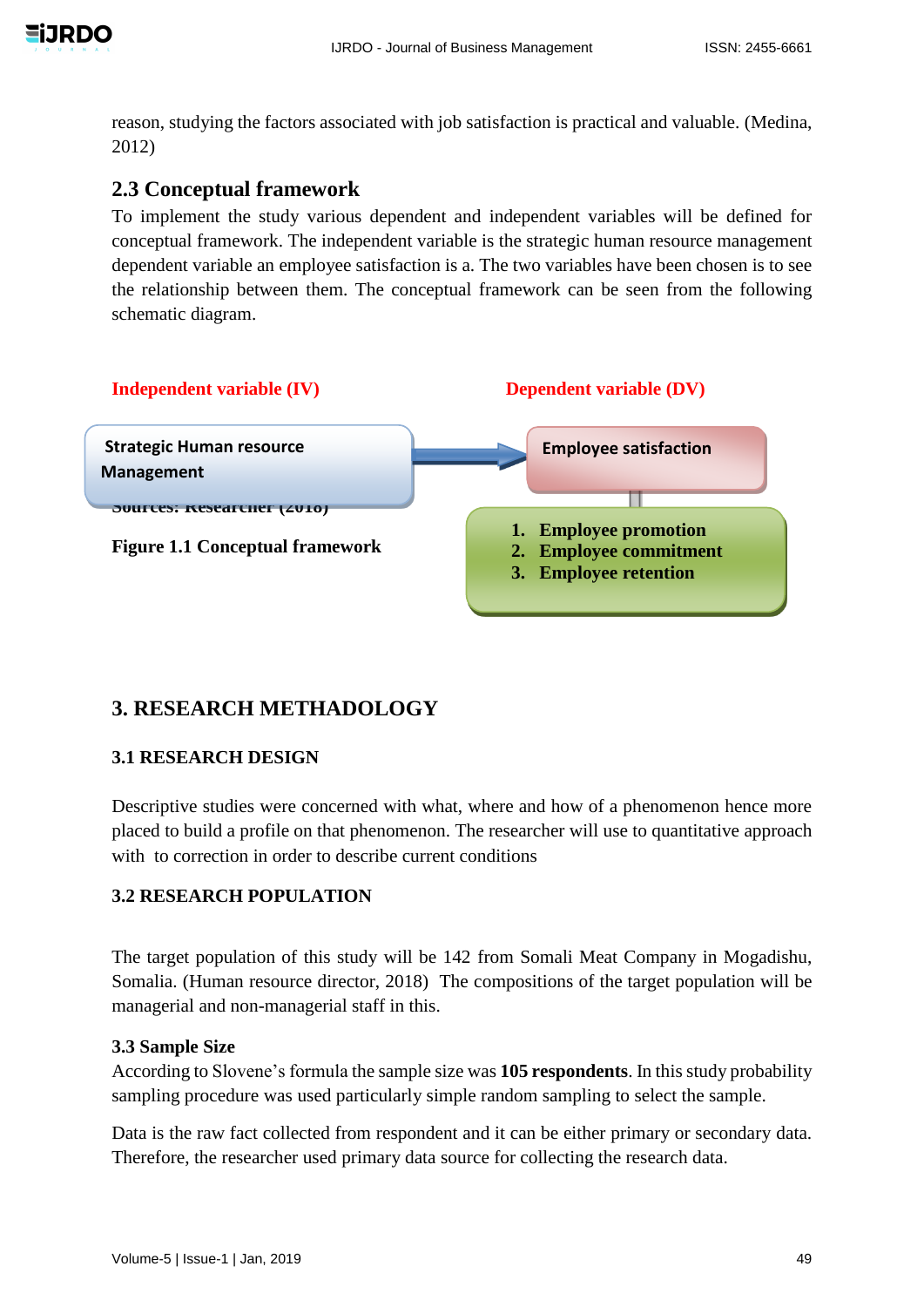#### **3.4 DATA ANALYSIS**

After the research team collected the questionnaires from the respondents, the researcher was used the quantitative method for analysing and interpreting data, the data was analysed through correlation analyse to describe the despondence.

# **4. RESEARCH FINDINGS AND DISCUSSION**

#### **4.1 Strategic human resource management**

Based on the under mention table, it indicates that the effect of strategic human resource management in Somali meat company are high reflected by the respondents and this is presented by the mean scores as My organization has a clear and well defined mission, vision and objective statement with a mean organization score of (4.27) which is interpreted as Excellence, Formulation and implementation of programs, policies and procedures will increase the productivity of company (Mean  $= 3.96$ ) interpreted as Very good, strategic human resource management to evaluate and controls the business and the industries (Mean 3.50) interpreted as Very good, strategic human resource management to specifying company's objective (Mean 3.39) which is also good and The strategic human resource management for my organization leads to achieve(Mean = 3.42) which is also Very good and was ranked last.

This brings an overall average mean of 3.71suggesting that strategic human resource management is implemented in the selected Somali meat company in Mogadishu Somalia.

#### **4.2 Correlation Analysis**

**Correlations**

Relationship between levels of strategic human resource management on employee satisfaction **(**Level of significance at .000)

| CULLUQUULU                                                     |                                           |                     |              |  |  |  |  |
|----------------------------------------------------------------|-------------------------------------------|---------------------|--------------|--|--|--|--|
|                                                                |                                           | Strategic human     | Employee     |  |  |  |  |
|                                                                |                                           | resource management | satisfaction |  |  |  |  |
| Strategic<br>human<br>resource<br>Employee<br>satisfactio<br>n | Pearson<br>Correlation                    |                     | $.462**$     |  |  |  |  |
|                                                                | $Sig. (2-tailed)$                         |                     | .000         |  |  |  |  |
|                                                                | N                                         | 105                 | 105          |  |  |  |  |
|                                                                | Pearson<br>Correlation<br>Sig. (2-tailed) | $462**$<br>.000     |              |  |  |  |  |

\*\*. Correlation is significant at the 0.01 level (2-tailed).

# **Source: Primary Data 2018**

#### **Dependent Variable: employee satisfaction**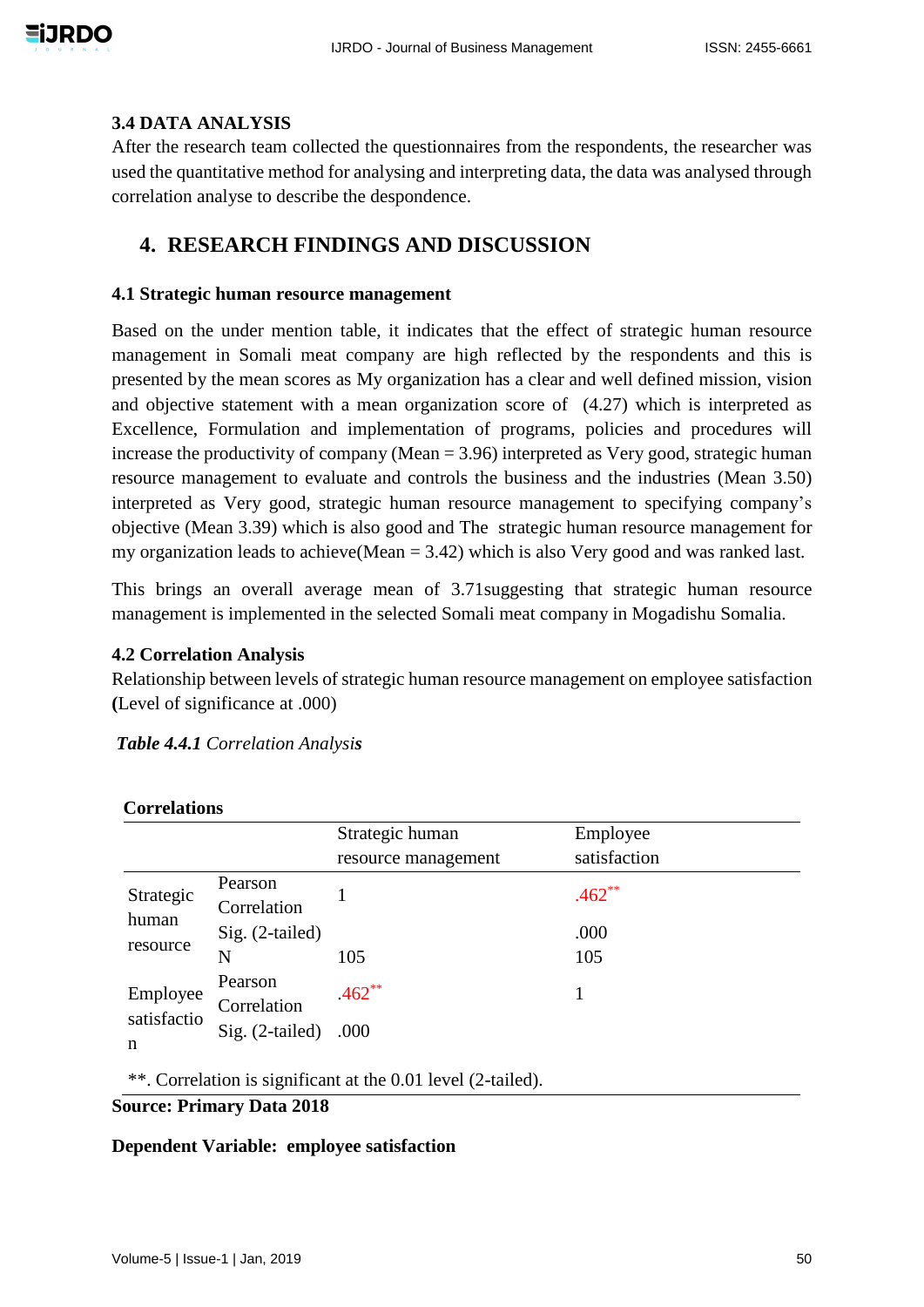Pearson Bivariate correlation coefficient was used to compute the correlation between effects of strategic human resource management independent variables on employee satisfaction dependent variable.

According to Sekaran (2008), the correlation coefficient ranges from -1.0 perfect negative correlations to +1.0 perfect positive relationships. The correlation coefficient was calculated to determine the strength of the relationship between dependent and independent variables (Kothari, 2013).

From table 4.4 the results generally indicate that strategic human resource management as independent variables and employee satisfaction as dependent variables (employee promotion, employee commitment and employee retention) were found that the positive significant so correlations on employee satisfaction at 0.05 level of significance.

Table 4.4.1 shows that there is positive significance of strategic human resource management effects employee promotions which was indicated by Pearson correlation coefficient ( $r= 0.594$ ) and  $p \leq 0.05$ ). The table also shows that there is positive significance of strategic human resource management effects employee commitment which was indicated by Pearson correlation coefficient ( $r = 0.745$  and  $p \le 0.05$ ). The table also shows that there is positive significance of strategic human resource management effects employee retention which was indicated by Pearson correlation coefficient ( $r= 0.462$  and  $p \le 0.05$ ) of Somalia meat company in Mogadishu, Somalia.

| correlations          |                                                              |            |              |              |              |
|-----------------------|--------------------------------------------------------------|------------|--------------|--------------|--------------|
|                       |                                                              | Strategic  | Employee     | Employee     | Employee     |
|                       |                                                              | human      | promotions   | commitment   | retention    |
|                       |                                                              | resource   |              |              |              |
|                       |                                                              | management |              |              |              |
|                       | Strategic human Pearson Correlation                          | 1          | $.594^{**}$  | $.745***$    | .462         |
| resource              | Sig. (2-tailed)                                              |            | .000         | .000         | .000         |
| management            | N                                                            | 105        | 105          | 105          | 105          |
|                       | <b>Pearson Correlation</b>                                   | $.594**$   | $\mathbf{1}$ | $.533**$     | $.503**$     |
| Employee              | $Sig. (2-tailed)$                                            | .000       |              | .000         | .000         |
| promotions            | N                                                            | 105        | 105          | 105          | 105          |
| Employee              | <b>Pearson Correlation</b>                                   | $.745***$  | $.533**$     | $\mathbf{1}$ | $.426**$     |
| commitment            | Sig. (2-tailed)                                              | .000       | .000         |              | .000         |
|                       | N                                                            | 105        | 105          | 105          | 105          |
|                       | <b>Pearson Correlation</b>                                   | $.462**$   | $.503**$     | $.426***$    | $\mathbf{1}$ |
| Employee<br>retention | $Sig. (2-tailed)$                                            | .000       | .000         | .000         |              |
|                       | N                                                            | 105        | 105          | 105          | 105          |
|                       | **. Correlation is significant at the 0.01 level (2-tailed). |            |              |              |              |

#### *Table 4.4.2 correlation*

Volume-5 | Issue-1 | Jan, 2019 51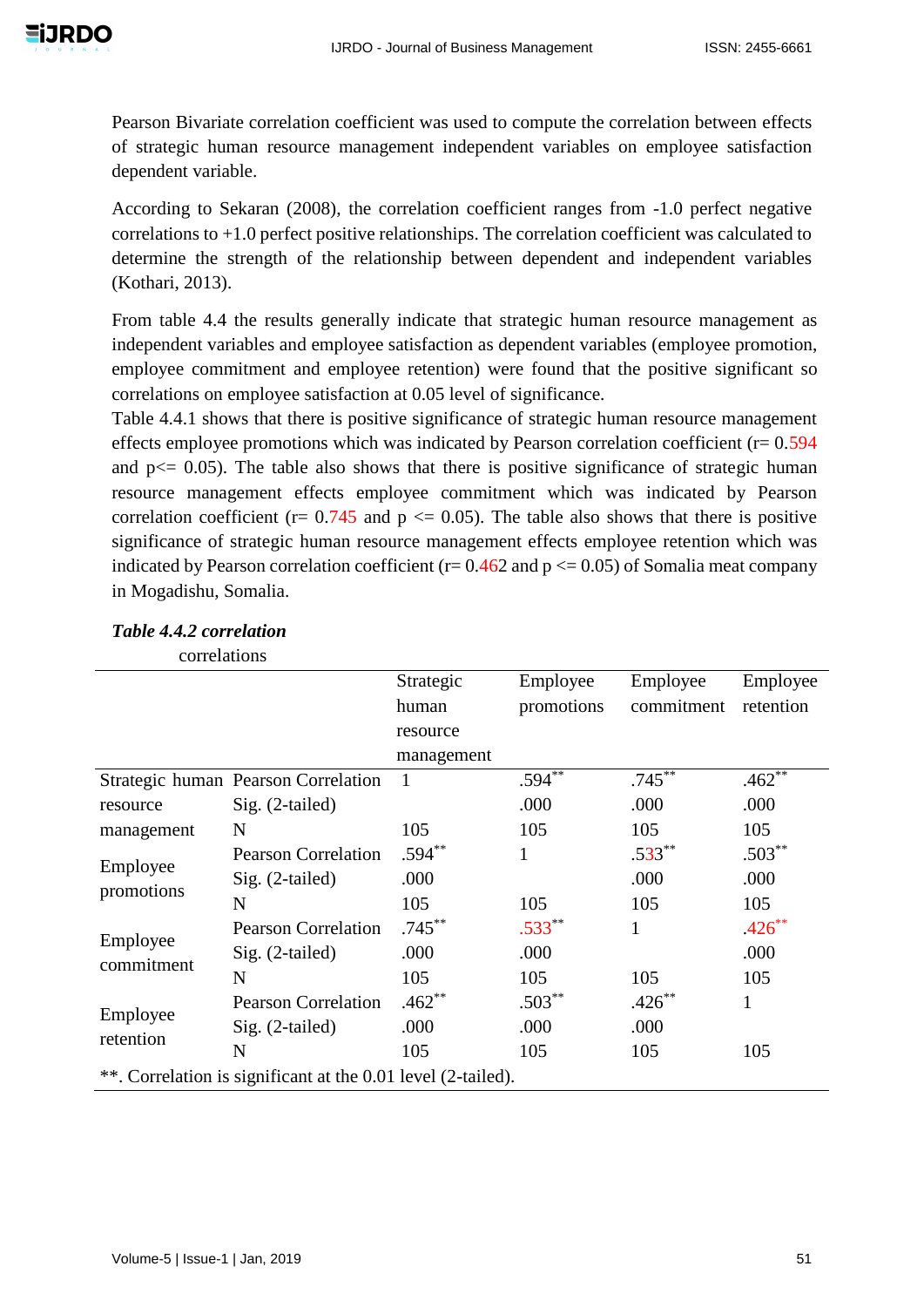# **5. SUMMARY, CONCLUSIONS AND RECOMMENDATIONS**

# **5.1.1 To determine how strategic human resource management affects employee promotion**

The study found out that strategic human resource management affect employee promotion. The findings of the strategic human resource management affect employee promotion of Somali meat company to predict a positive relationship and also the show that Somali meat company has significant effect on employee promotion. On the basis of the findings it has been found that the agreed that the manager of Somali meat company consider the morally of employee and ethical consequences of decisions.

**In objective 1**. The respondent asked five questions with the average mean of 3.71 which indicate strategic management has a strong relationship with employee promotion in relation with respondent of this study.

# **5.1.2 To establish how strategic human resource management level effects employee commitment.**

According to the findings strategic human resource management affect Somali meat company employee commitment. As per findings there was positive correlation between the strategic human resource management and employee commitment, which also has significant on the Somali meat company employee commitment. As per the findings of the research in regard to the effect of human resource management on employee commitment most of the respondent disagreed, it implies that strategic human resource management has positive impact on employee performance. Strategic human resource management affect on employee commitment.

**In objective 2.** The respondent asked five questions with the average mean of 3.712 which indicate strategic management has a strong relationship with employee commitment in relation with respondent of this study.

# **5.1.3 To examine how strategic human resource management level affect employee retention.**

Statistics on the affect strategic human resource management on the Somali meat company employee retention showed that there is positive correlation between the employee retention. Strategic human resource management which was also has significant with employee retention. As per the findings of the research in regard to the effect of strategic human resource management on employee retention, most of the respondent disagreed; it implies that strategic human resource management is not practiced in the Somali meat company (Somali meat).

**In objective 3**. The respondent asked five questions with the average mean of 3.71 which indicate strategic management has a strong relationship with employee retention in relation with respondent of this study.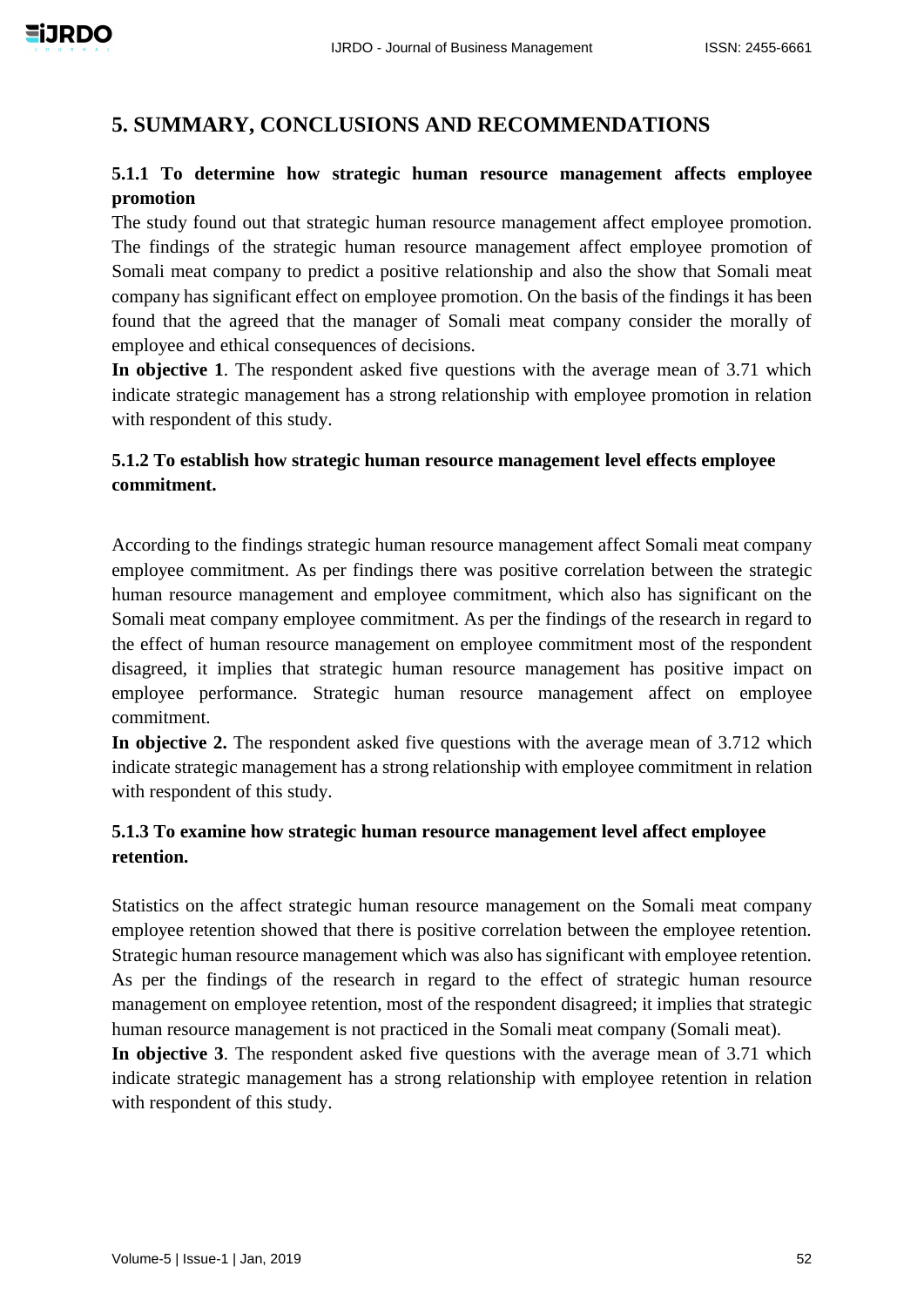#### **5.3 Conclusions**

The data gathered and analyzed showed that the most employees of Somali meat were male, and married, also the majority of them were young teenagers, and the data gathered illustrates that most of the employees were skill s persons among which the high number were experience, and finally all Somali meat employees have been working in the institution for a long time.

Since the three strategic human resources management (promotion, commitment, retention) that the researcher applied indicated that there is positive relationship with Somali meat company employee satisfaction. Also the results showed that the promotion, commitment had significant with employee satisfaction in Somali meat company and employee retention also had significant with employee satisfaction, which can lead positive and negative impacts of Somali meat company in Mogadishu, Somalia.

The positive side and on job satisfaction results into enhancing their employee morals, may be on the other hand it has negative impacts which may lead to an overall lack of control and guidelines over employees, it also avoids decision making and problem solving.

A prior study indicates that employee promotion and employee commitment have great influence in employee satisfaction and are the most effective strategic human resources management, and promotion and commitment has a weaker influence on employee satisfaction and it is not very effective leadership style, but this study found out retention is effective strategic human resources management and has the greatest influence on employee satisfaction in Somali meat company.

The results established that strategic human resource management drivers were found to significantly and positively influence employee satisfaction, Somali Meat Company.

The findings of the study established Somali meat company will operate under a highly competitive environment between them. However, this moderate revealed that there were all variables which were influencing the employee satisfaction of Somali meat company in Mogadishu- Somalia.

Based on the findings in objective one presented that there is positive significance relationship between strategic human resource management and employee promotions which was indicated by Pearson correlation coefficient ( $r= 0.594$  and  $p \le 0.05$ ). The findings in objective two presented that there is positive significance relationship between strategic human resource management and employee commitment which was indicated by Pearson correlation coefficient  $(r= 0.745$  and  $p \leq 0.05$ ). The findings in objective three presented that there is positive significance relationship between strategic human resource management and employee retention which was indicated by Pearson correlation coefficient ( $r = 0.462$  and  $p \le 0.05$ ) of Somalia meat company in Mogadishu, Somalia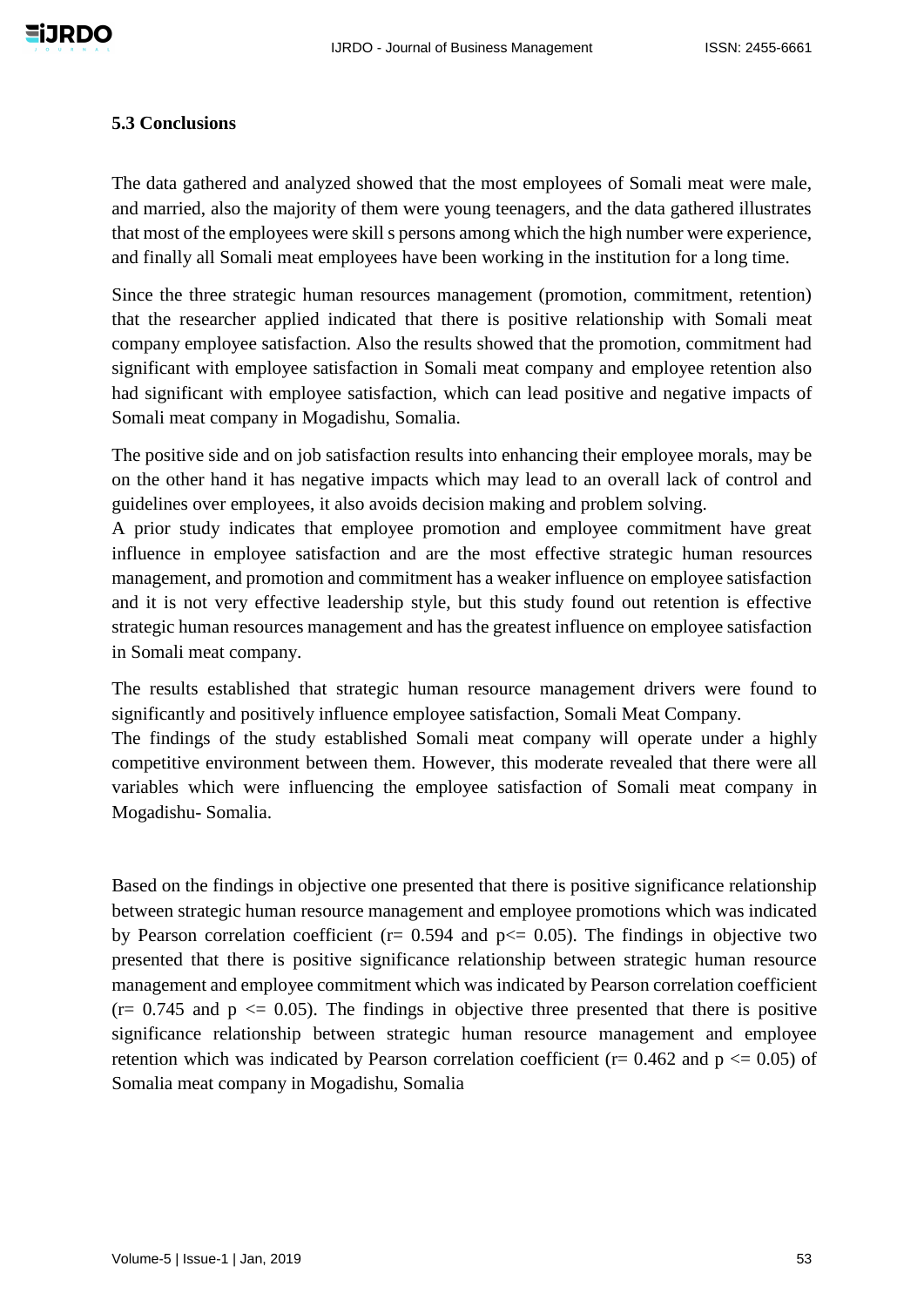

#### **5.4 Recommendation**

**1-**This study was limited to the relationship between employee promotion , employee commitment and employee retention , and employee satisfaction in Somali meat company In future studies, thinker, Charismatic and strategic human resources management should be added to the research questions.

2-As the study found that there is strongly positive relationship between the three variables: employee promotion, employee commitment, and employee retention with employee satisfaction in Somali meat company, and that indicates there may exist variables which influence employee satisfaction , so the researcher recommends that Somali meat company should launch another research to find those other variables.

3- it is suggested that managers to be trained to use strategic human resources management and along with the increasing need for new skills and competencies of strategic human resources management as a result of changes in community, strategic human resources management training program is more important than ever. Bass and Avolio (2004) stated that employee, promotion should be taught to all people at all levels of the Somali meat company to have a positive impact on the overall performance.

# **Reference**

Abdul Alem Mohammed. (2012). Customer Relationship Management (Crm).

Aborahmadan, M. (2016). 2016 Strategic Human Resource Management Practices

Afshan Naseem1&, S. E. (2011). Impact Of Employee Satisfaction On Success Of.

Agarwala, T. (2005). Strategic Human Resource Management.

Ahmed Imran, &. H. (2014). The Role Of Employee Retention And Employee Productivity On.

Akanni, L. F. *Impact Of Strategic* Human Resource *Management On Competitive,Advanta*2015.

- Al, &. (. (2004). The Impact Of Different Job Dimensions Toward Job Satisfaction And Tendency To Leave.
- Alam Sageer, &. D. (2012). Identification Of Variables Affecting Employee Satisfaction.
- Aleksandar M. Dejanović1, &. T. (2015). *Integral Model Of Strategic Human Resource Management.*
- Ayesha Masood, &. R. (2014). Factors Affecting Employee Satisfaction Of The Public And Private Sector Organizations Of Pakistan.
- Bashir Hussein Mohamed, &. A. (2015). Strategic Human Resource Management And Organizational Performance .

Cartos, &. S. (2010). *Evaluation Of A Strategic Human Resource Management Process .*

Chan Soo Yin, &. C. (2012). A Study Of Employee Satisfaction.

Chengedzai Mafini, &. D. (2013). ,The Relationship Between Employee Satisfaction.